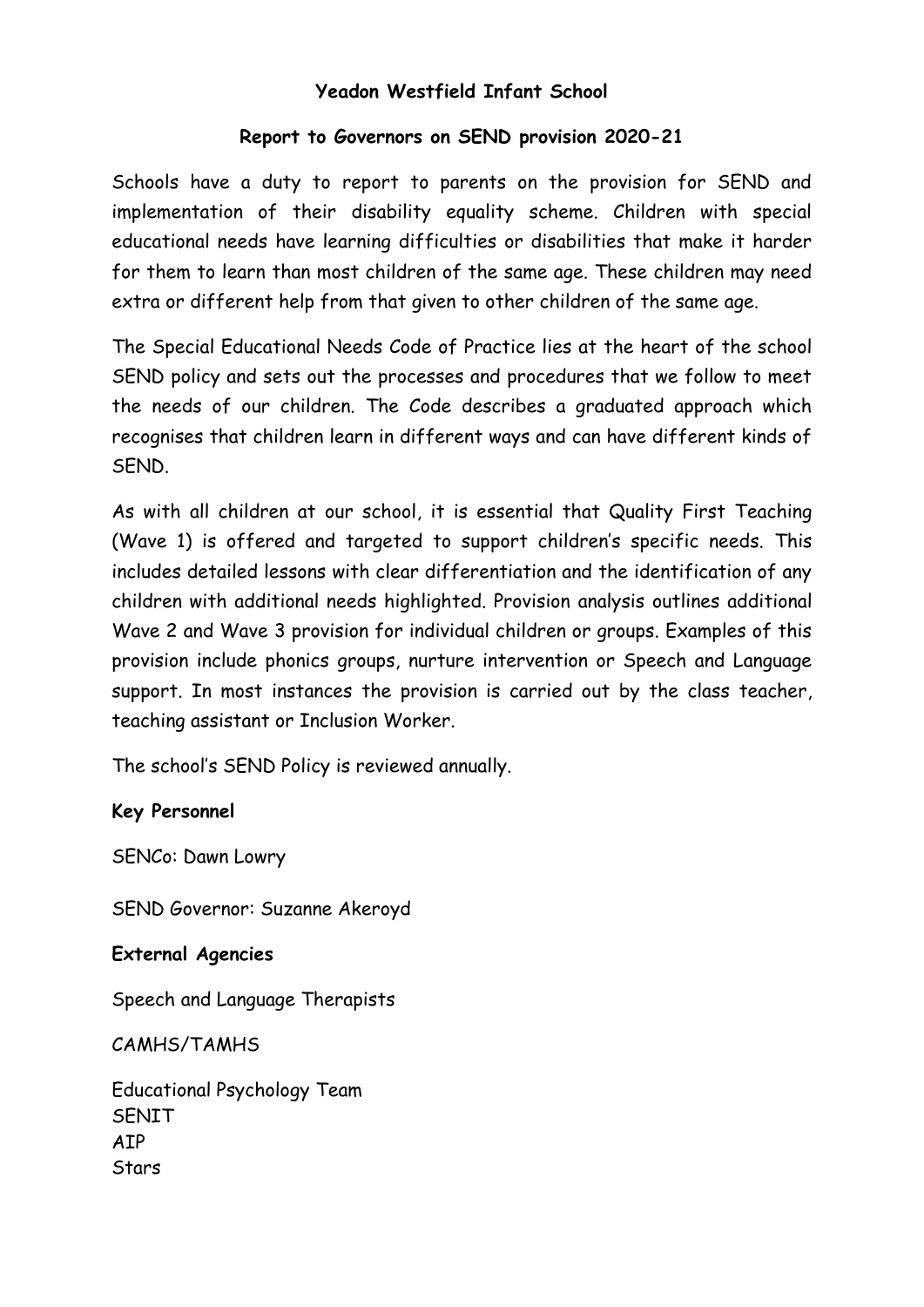### **Liaison**

Strong links exist with parents/ carers. Transition meetings take place between SENCOs when pupils move to the Junior School. This is to ensure accurate and efficient transfer of records and information in order to minimise the disruption of support levels for pupils. Separate transition and induction visits are set up for pupils with SEN where required.

### **November 2020**

Number of Pupils on Roll: 185 [including Nursery] Numbers of Pupils with SEND: 18 Percentage of SEND pupils: 10% Please be aware that the number of children on the register can change throughout the year.

# **Category of need**

Speech and language: 13 Profound and Multiple Learning Difficulty: 1 No specialist assessment: 2 Social, emotional and mental health: 1 Medical: 1

#### **Parent Communication**

Parents and carers are updated termly on their children's progress by the SENCo and class teacher.

#### **What we offer:**

- High quality support from trained adults
- Regular academic monitoring and termly reports to parents
- Staff available to speak with parents/ carers daily.
- Regular termly meetings for parents/carers of a pupil on the SEN register
- A committed Governing Body who oversee Pupil Welfare.
- Strong links with Westfield Juniors. Transition arrangements in place.
- In-school transition is smooth. Pupils and staff know each other very well.
- Strong links with other professionals including Educational Psychology, Health Visitors and SENIT [Special needs support team]
- Regular training to up-skill staff in order to support various needs.